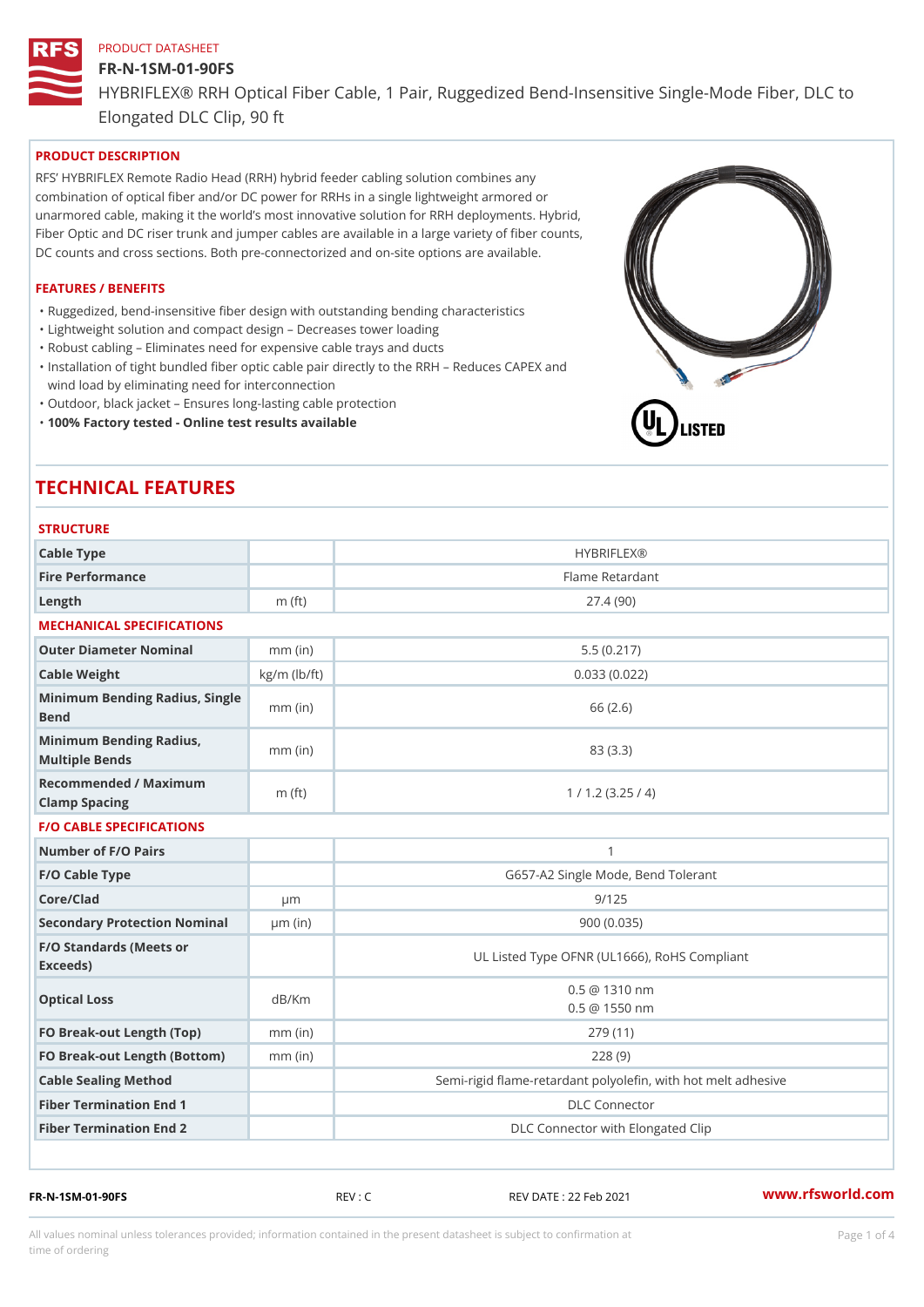#### FR-N-1SM-01-90FS

HYBRIFLEX® RRH Optical Fiber Cable, 1 Pair, Ruggedized Bend-Insens Elongated DLC Clip, 90 ft

| CABLE JACKET                                    |                             |                                             |  |  |  |
|-------------------------------------------------|-----------------------------|---------------------------------------------|--|--|--|
| UV-Protection Individual and<br>External Jacket |                             | Yes                                         |  |  |  |
| Jacket Material                                 |                             | Flame Retardant, Indoor/Outdoor, PVC, Black |  |  |  |
| TESTING AND ENVIRONMENTAL                       |                             |                                             |  |  |  |
| Storage Temperature                             | $^{\circ}$ C ( $^{\circ}$ F | $-40$ to $70$ ( $-40$ to $158$ )            |  |  |  |
| Operation Temperature                           | $^{\circ}$ C ( $^{\circ}$ F | $-40$ to 65 ( $-40$ to 149)                 |  |  |  |
| Installation Temperature                        | $^{\circ}$ C ( $^{\circ}$ F | $-20$ to 65 ( $-4$ to 149)                  |  |  |  |
| Jacket Specifications                           |                             | UL 1666                                     |  |  |  |

# EXTERNAL DOCUMENT LINKS

Installation Guidelwinessad QuickShip 2.0 Program [Informa](http://www.rfsworld.com/images/hybriflex/quickship_program_2.pdf)tion: On-line Factory Te[s](https://www.rfsworld.com/pictures/userfiles/programs/AAST Latest Version.zip)teResults:

#### NOTES

Specifically designed for Samsung RRH.

FR-N-1SM-01-90FS REV : C REV DATE : 22 Feb 2021 [www.](https://www.rfsworld.com)rfsworld.com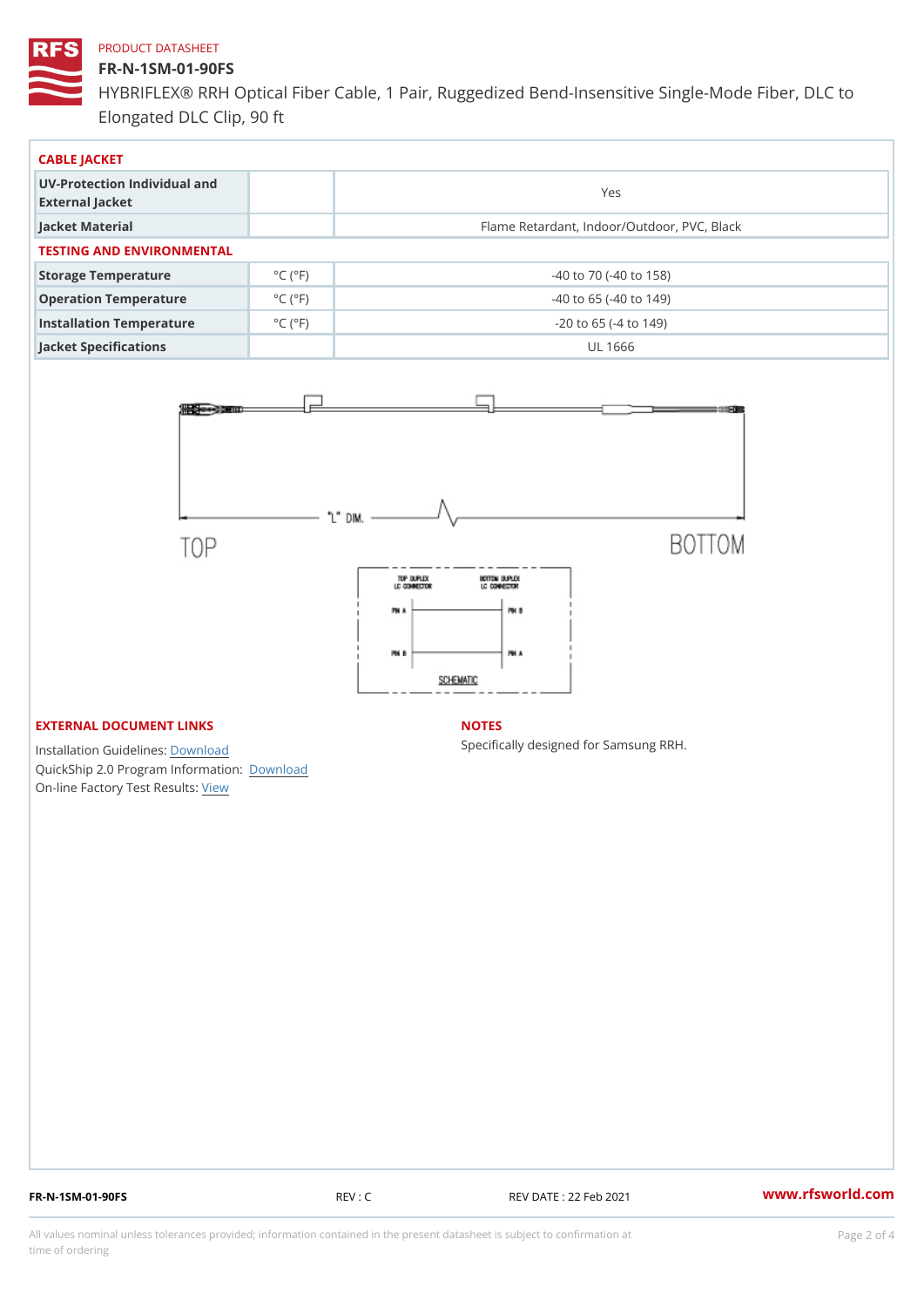FR-N-1SM-01-90FS HYBRIFLEX® RRH Optical Fiber Cable, 1 Pair, Ruggedized Bend-Insens Elongated DLC Clip, 90 ft

#### ADDITIONAL ASSEMBLIES - 1 PAIR SM FIBERED DITIONAL ASSEMBLIES - 2 PAIR SM FIBER

| Length, ft | Model Number                   |
|------------|--------------------------------|
| 10         | $FR - N - 1$ S M - 01 - 10 F S |
| 20         | $FR - N - 1$ S M - 01 - 20 F S |
| 30         | FR-N-1SM-01-30FS               |
| 40         | $FR - N - 1$ S M - 01 - 40 F S |
| 50         | FR-N-1SM-01-50FS               |
| 60         | $FR - N - 1$ S M - 01 - 60 F S |
| 79         | FR-N-1SM-01-70FS               |
| 80         | FR-N-1SM-01-80FS               |
| 90         | FR-N-1SM-01-90FS               |
| 100        | FR-N-1SM-01-100FS              |

| Length, ft | Model Number                   |
|------------|--------------------------------|
| 10         | FR-N-2SM-01-10FS               |
| 20         | FR-N-2SM-01-20FS               |
| 30         | FR-N-2SM-01-30FS               |
| 40         | FR-N-2SM-01-40FS               |
| 50         | FR-N-2SM-01-50FS               |
| 60         | $FR - N - 2 S M - 01 - 60 F S$ |
| 70         | FR-N-2SM-01-70FS               |
| 80         | FR-N-2SM-01-80FS               |
| 90         | FR-N-2SM-01-90FS               |
| 100        | $FR - N - 2SM - 01 - 100FS$    |
|            |                                |

ADDITIONAL ASSEMBLIES - 1 STRAND SM FABSDRTIONAL ASSEMBLIES - 2 STRAND SM FIBER

| Length, ft | Model Number                     |
|------------|----------------------------------|
| 10         | FR-N-1SSM-01-10FS                |
| 15         | FR-N-1SSM-01-15FS                |
| 20         | FR-N-1SSM-01-20FS                |
| 30         | FR-N-1SSM-01-30FS                |
| 40         | FR-N-1SSM-01-40FS                |
| 50         | $FR - N - 1$ S S M - 01 - 50 F S |
| 60         | FR-N-1SSM-01-60FS                |
| 70         | FR-N-1SSM-01-70FS                |
| 80         | FR-N-1SSM-01-80FS                |
| 90         | $FR - N - 1$ S S M - 01 - 90 F S |
| 100        | FR-N-1SSM-01-100FS               |
| 120        | FR-N-1SSM-01-120FS               |
| 130        | FR-N-1SSM-01-130FS               |
| 150        | FR-N-1SSM-01-150FS               |
| 160        | FR-N-1SSM-01-160FS               |
| 170        | FR-N-1SSM-01-170FS               |

| Length, ft | Model Number                     |
|------------|----------------------------------|
| 10         | $FR - N - 2$ S S M - 01 - 10 F S |
| 15         | FR-N-2SSM-01-15FS                |
| 20         | $FR - N - 2$ S S M - 01 - 20 F S |
| 30         | $FR - N - 2$ S S M - 01 - 30 F S |
| 40         | $FR - N - 2$ S S M - 01 - 40 F S |
| 50         | FR-N-2SSM-01-50FS                |
| 60         | $FR - N - 2$ S S M - 01 - 60 F S |
| 70         | $FR - N - 2$ S S M - 01 - 70 F S |
| 80         | FR-N-2SSM-01-80FS                |
| 90         | $FR - N - 2$ S S M - 01 - 90 F S |
| 100        | FR-N-2SSM-01-100FS               |

FR-N-1SM-01-90FS REV : C REV DATE : 22 Feb 2021 [www.](https://www.rfsworld.com)rfsworld.com

All values nominal unless tolerances provided; information contained in the present datasheet is subject to Pcapgeling that i time of ordering